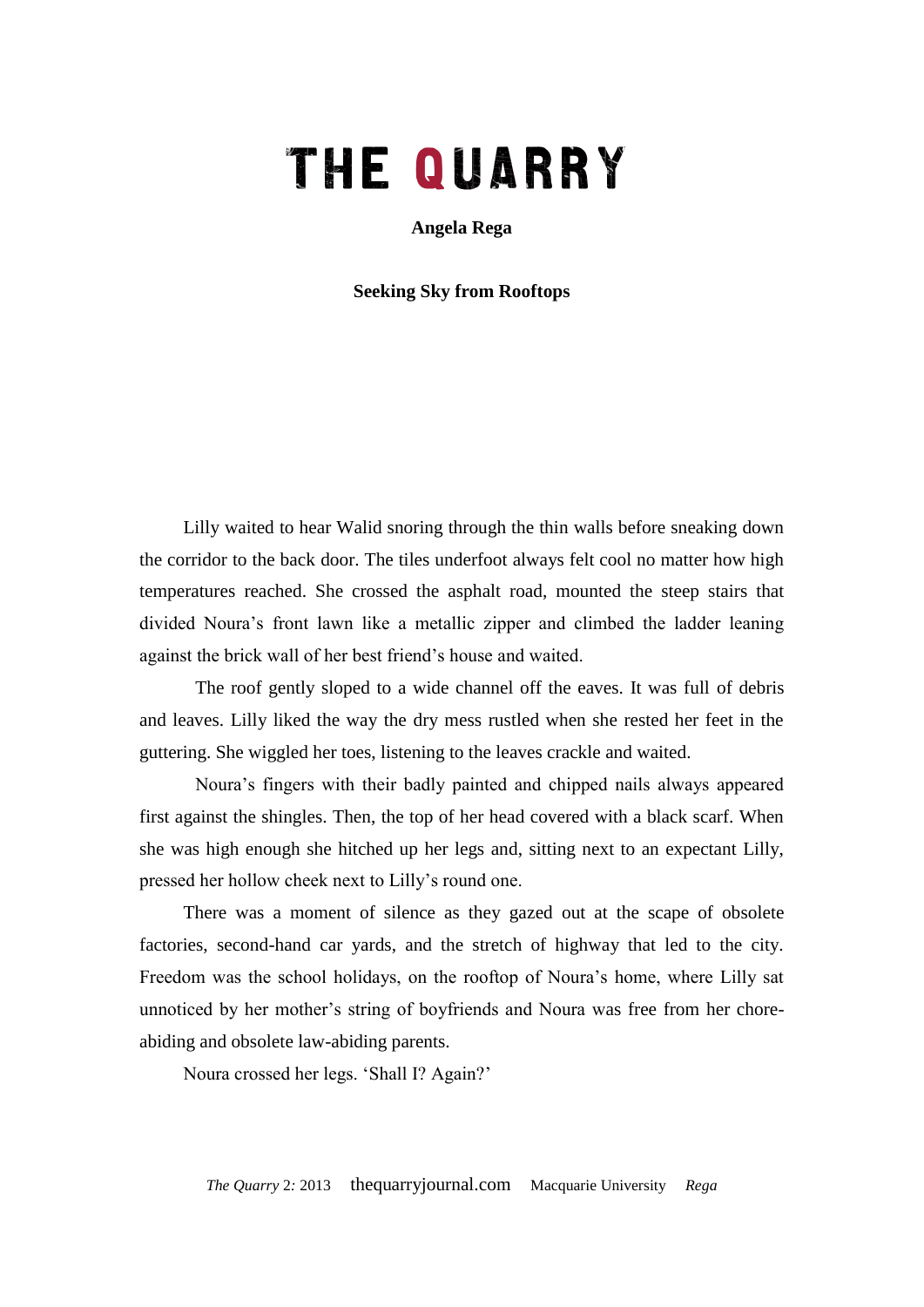Lilly snuggled in. Noura had started telling the story of the Owl Prince about a month ago. A celestial Hercules saving girls from misery in the suburbs of a forgotten Sydney. Their Sydney was one without a harbour view, where run-down fibro houses lined the streets.

'Tell me,' Lilly begged.

And Noura began:

*The Owl Prince* 

*The Owl Prince is an aristocrat of the night who visits girls sitting on rooftops and dreaming of gentle love. He knows not of slapping and lewdness, nor of calloused large hands. He is a gentleman. He expends his energy swooping and circling the skies and asking rooftop girls: Would you like to learn to fly above everything and everyone?*

*'Can you really do that?' they ask him and, perched on the edge of the gutters, they spread their arms wide and imagine what it is like to feel the weight of air underneath them.'*

'Imagine if the Owl Prince did come and teach us how to fly!' Lilly said but Noura shook her head and then broke into a smile.

Lilly hugged her bare, scraped knees up under her chin and rocked. Noura was born to tell stories and *she* was born to listen. This had always been the way of their friendship. Now Lilly wanted to tell a story: to have Noura need her, too. More than anything. She fumbled for the piece of paper she had scrawled the words on in her pocket and began:

*'Once upon a time before servitude was born,* 

*And Angel Owls and Creatures of the Night freely roamed and the land was wild, all girls were trained in lessons in flight –'* she stopped mid-sentence.

'Go on.' Noura urged, poking her gently on the shoulder.

'That's all I have. I can't think of anything else.'

'Yes, you can, it's easy. Just make it up. Like me.'

'Noura, wouldn't you love to learn to fly and flee from here?'

'One day we will.'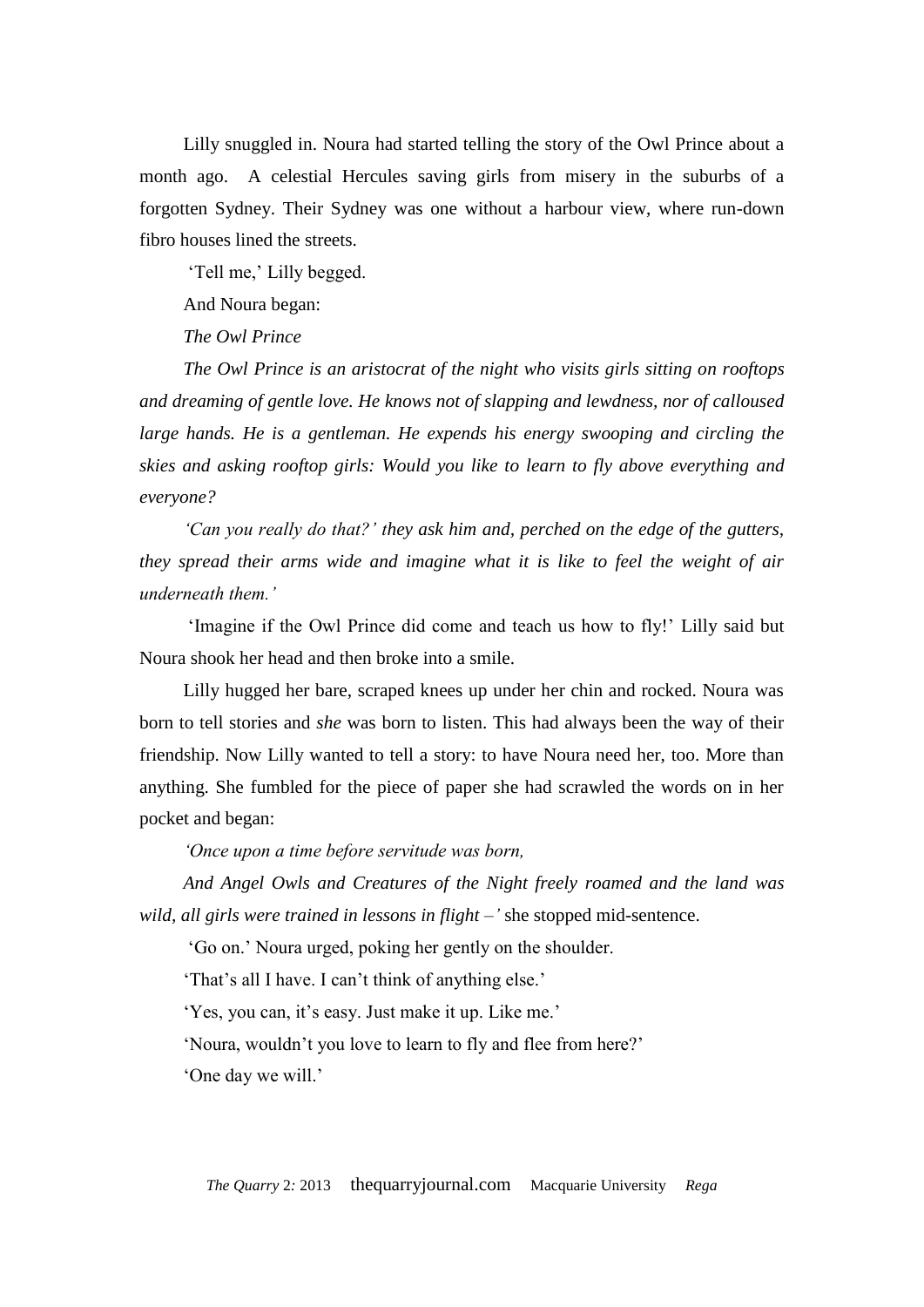A veiled Noura lifted her hands and in place of dirty nails with chipped polish, Lilly saw powerful limbs that gestured the flight of the Owl Prince. She giggled.

'Do you think he'd protect us?'

'Of course,' Noura answered.

*If only the Owl Prince would come and take me away from Walid's sneaking hands. Or even take Walid away and leave me and my mother alone, Lilly thought.* But then, she knew that another Walid would simply take his place, called Bruce or Barry or Mahmood.

They sat in silence; Noura's arms were still stretched out like wings, her sleeves billowing in the night breeze. Lily tilted her chin up, letting the wind blow against her face, a short respite from the summer heat.

It was a fairy story, a make-believe myth they had invented just like the ones they told of giants fighting when it thunder stormed and the tale of frustrated artist Monsieur Verdante who threw his paint out the window in a fit of anger and made the artificial grass, artificial green.

But the next night Noura appeared, with henna markings on her hands and arms instead of the usual pen ink. She told Lilly her parents had bought her a ticket to a place that didn't exist on a map anymore, to be married to a man twenty five years her senior whom she had never met. Lilly knew, then, that her friend was wishing for the Owl Prince to be real, too.

*'The Owl Prince's castle lies behind the storm clouds. A sky heavy with winds and rains means he has bought his kingdom to your town. You must ride those clouds, fly into the thick of the storm, or you will get left behind.'*

Noura laid her hands in her lap and they both looked at the patterns in silence. The henna had lost its vibrancy and now started to blur into the tiny crevices of Noura's skin.

'You're fourteen! They can't send you to marry some guy you don't know!' 'They can, Lilly.' Mascara streaked Noura's cheeks.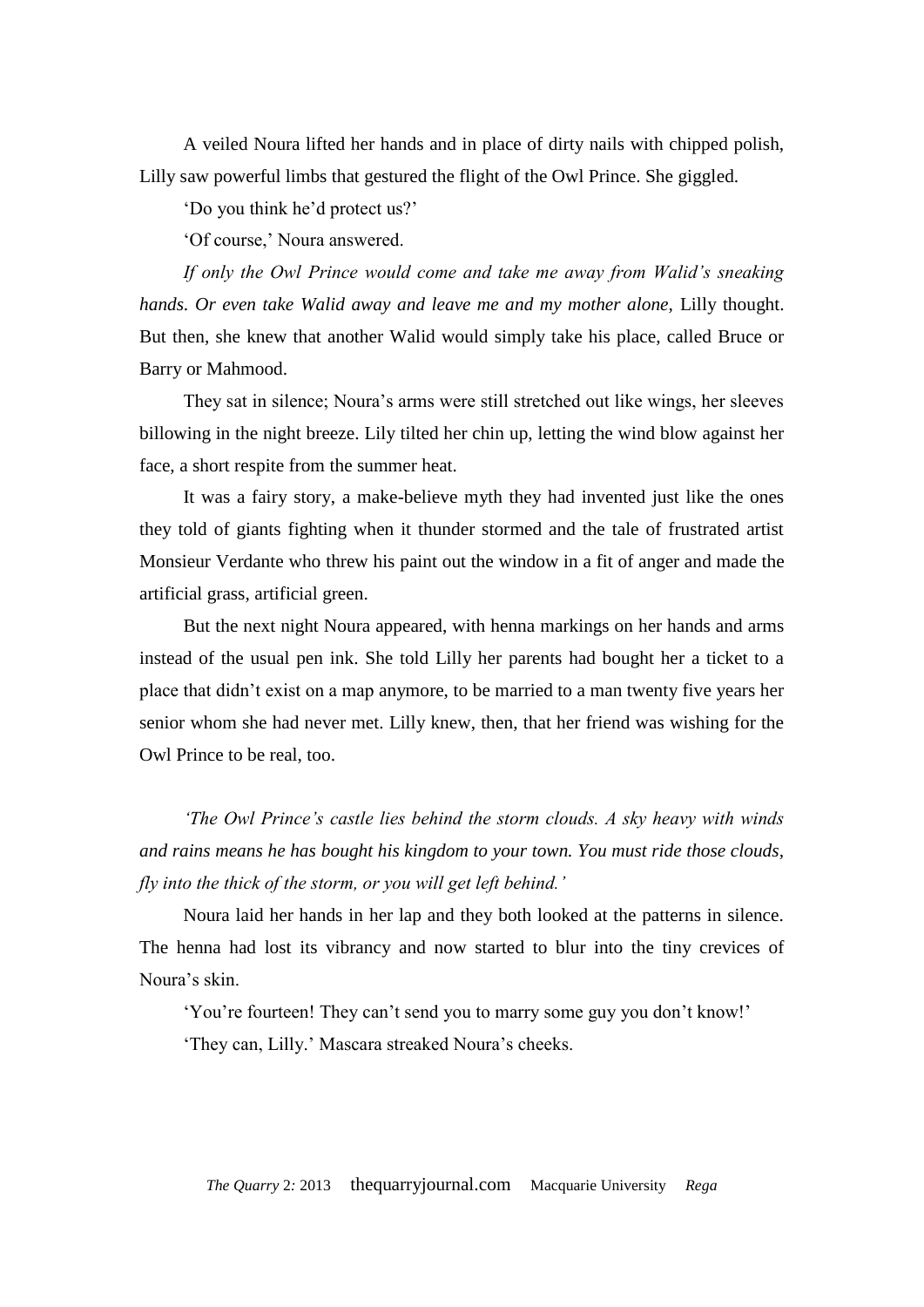Lilly put an arm around her best friend. She looked up at the night sky, searching for very special storm clouds but the heat had made the sky crisp and starched.

It seldom rained in summer. The season was long and stifling. Young boys tried to fry an egg on the asphalt at the hottest time of the day.

'Lilly! Lilly! Get your miserable arse back home now!' The anger in Walid's voice bounced up to their rooftop.

'I've got to go.'

She kissed Noura's wet cheek and scrambled down the ladder.

Lilly put salt instead of sugar in Walid's coffee; her mother got angry.

'What the hell did you do that for?' her mother yelled. She threw the cup into the sink, sending a chipped piece of porcelain into the air.

'I don't like the way he touches me.'

'Don't be stupid.'

'He told me to show him my tits.'

'Stop telling lies, Lilly.'

'You're lying to yourself.'

'Go to your room before I slap you!' her mother screamed, but she grabbed for her menthol cigarettes instead.

Lilly stormed to her room and slammed the door. In the Banks' household where the rules changed according to the latest boyfriend, words meant nothing. Actions spoke louder. She rested her forehead against the cold wall, and stared at the floor. What had once been her home, where she felt safe, was decaying around her. She noticed the dust that coated the edges of the skirting boards and the blinds was now visible to her naked eye even in the afternoon light.

She threw herself onto her bed and drifted into a state of half sleep, hearing them argue. Snippets of Walid's defense – *it's just a game, she's a lying little bitch, you know what teenage girls can be like* and *I saved you so much money by sanding the lounge room floor!* Empty, weightless words that levitated and travelled with a gust of wind.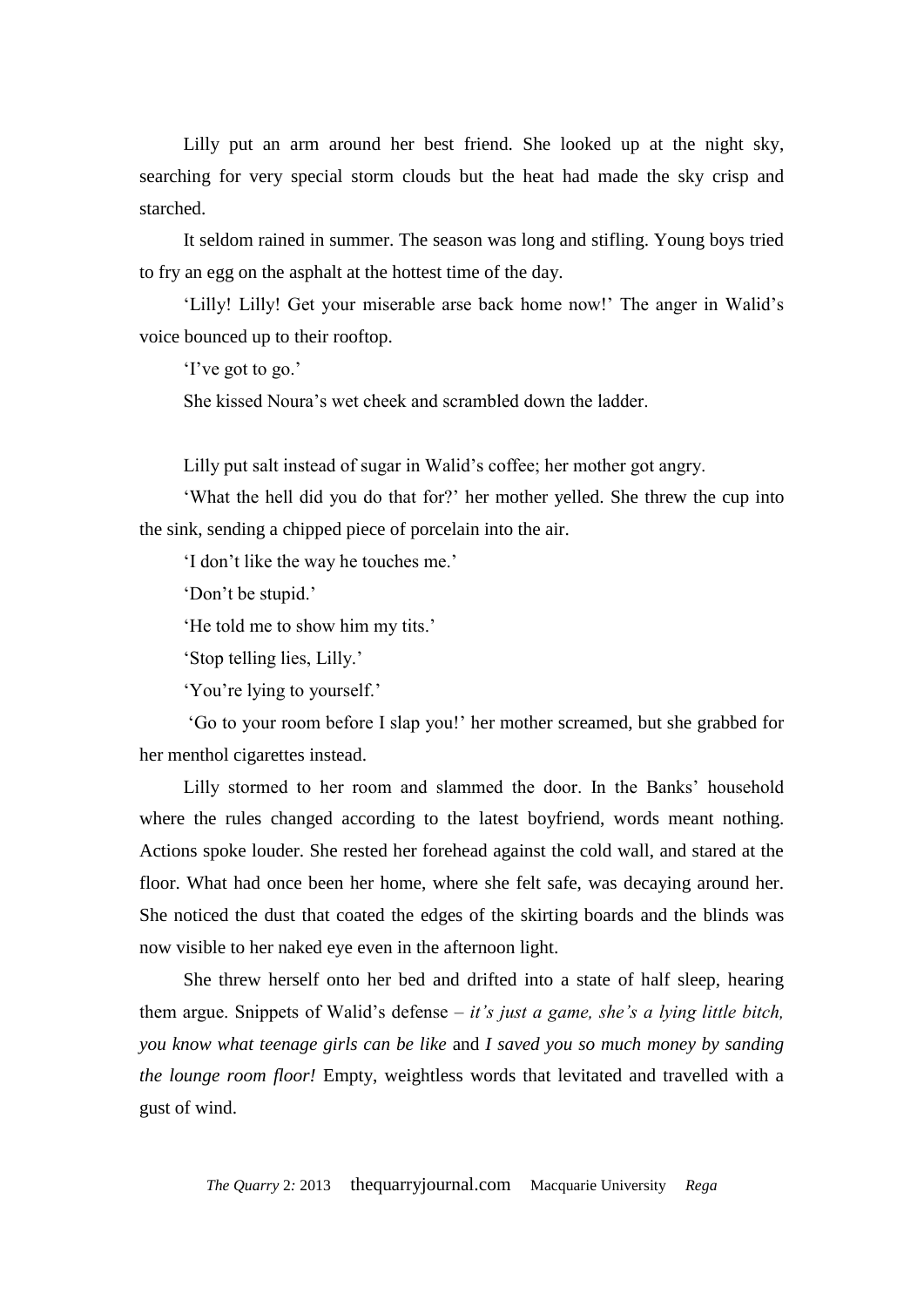When the rhythms of her breathing slowed and sleep stood at the edges of her consciousness, she saw the Owl Prince perched at her windowsill. Was she dreaming? She could have sworn she was awake. He wore an owl mask over an angular, chiseled face and lifted his goliath arms, revealing the tawny feathers that sprouted underneath. Then, he took the north wind up, past the tops of the highest roofs and trees and ascended into the night air. A flittering and fluttering noise reverberated around the bedroom.

Lilly rubbed her eyes and stared at the posters of dragons and winged horses above her bed. Her grandmother had bought them for her twelfth birthday. She hadn't seen Nan since Walid had moved in. Now they peeled from their corners, revealing the dirty white walls underneath. If she didn't blink they looked as if they were moving, flying, too. She drifted back into slumber. Perhaps she should sleep forever.

When she woke, a few hours later, her mother and Walid were both asleep, the television in their room emanating white noise. She sat up and stretched, running her hands through her hair and felt a foreign fluffy texture.

A single tawny feather was entangled in her knotty hair. She gently removed it, brushing its softness against her cheek and trembled with excitement.

*Yes.* 

*The Owl Prince was real.* 

*He had come for her.* 

*Come for them.*

She put the feather into her jean's pocket and went to Noura. She knew her best friend would be waiting.

It was dawn and rows of lights iced the city with a white glow, making dreams seem tangible, real even. The city felt washed clean and hope dressed Lilly in its finest. *The Owl Prince. Real. His feather in her pocket*. She smiled at Noura.

'I was wondering when you would come,' her friend said and pressed her cheek against Lilly's. Noura untied her headscarf, letting her long ebony hair unravel. Lilly thought the tresses hung in wings of raven black, exuding sorceress magic.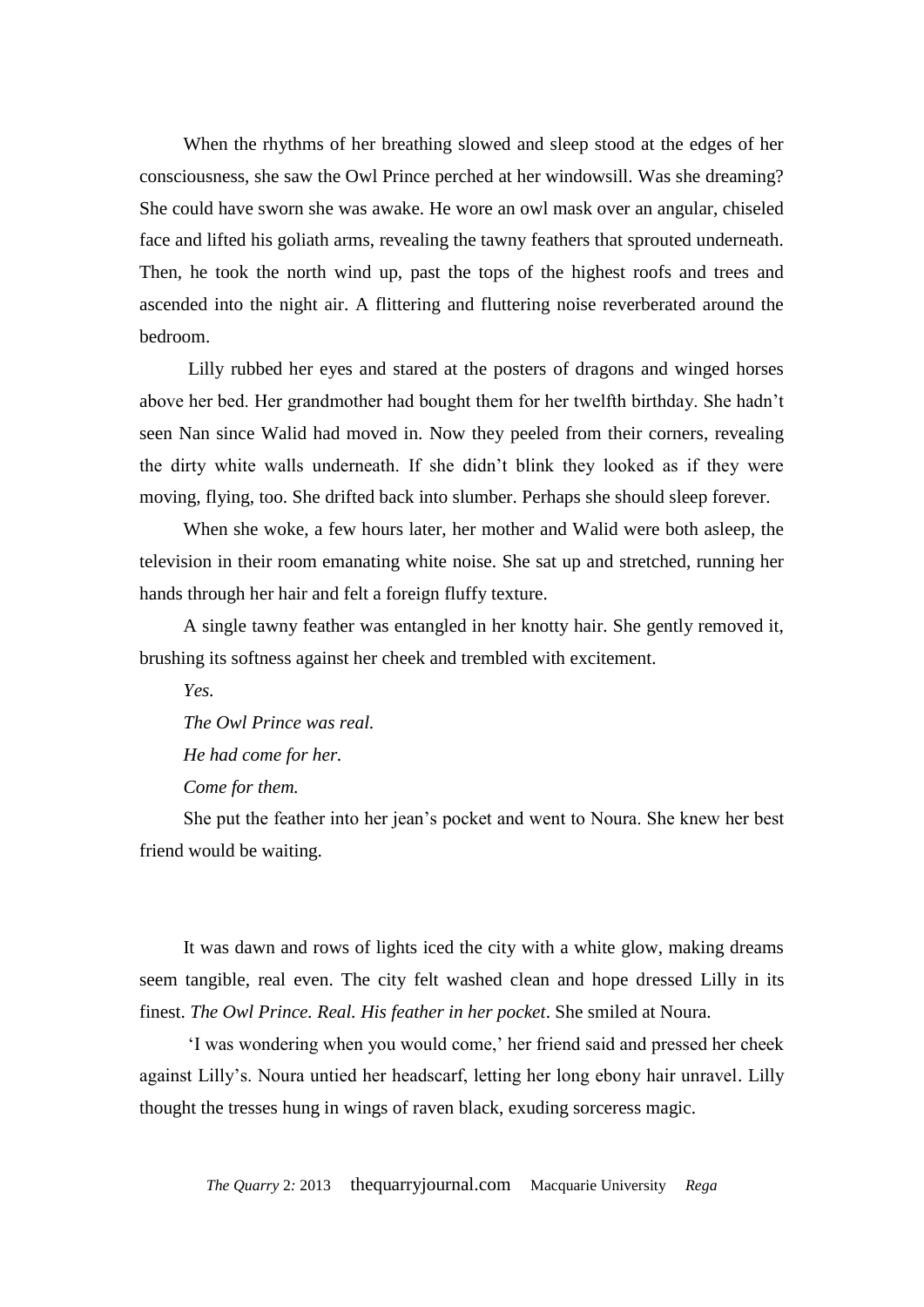'You look like a witch – a good one.'

Noura smiled and lifted her face towards the few remaining night stars and closed her eyes as if in a trance.

'He did not touch me tonight.' Lilly said. It was unemotional, reportative, factual. 'I put salt in his coffee.'

'At least when mine touches me he will call me wife.'

'Does that make it any better?'

Lilly snuck her hand in her pocket and stroked the tawny plume. She decided not to tell Noura just yet about the feather, relishing its secret for a little longer. She wanted to surprise her, tell her at just the right moment.

'One day, the Owl Prince will come,' she said.

Noura shuffled closer, put a tight arm around Lilly's waist and pointed to a large storm cloud approaching from the East. 'Look, his floating castle is behind those storm clouds. You see, it never rains in summer, yet, he comes for us.'

'When do you fly out to marry the old fart?'

'In two weeks.'

'Right before school starts.'

Noura stretched her hands in front of her; the henna now pale ochre, almost the same colour as her skin. With her story-telling hands she brushed the hair away from Lilly's ear and whispered, 'You must believe.'

Lilly tingled at the gentle touch of lips on the curve of her ears. How could her friend stay so calm when she was about to be sold to a man who could mistreat her; someone she didn't know? She listened:

*The Owl Prince watches Noura and Lilly and thinks they would make great flying companions…*

Lilly dozed on Noura's shoulder, dreaming of riding the back of her Prince of feathers, zooming past a bird's eye view of her rooftop, bouncing from one cloud to another, riding into the vast shah blue of the night skies. Away from Walid and her mother.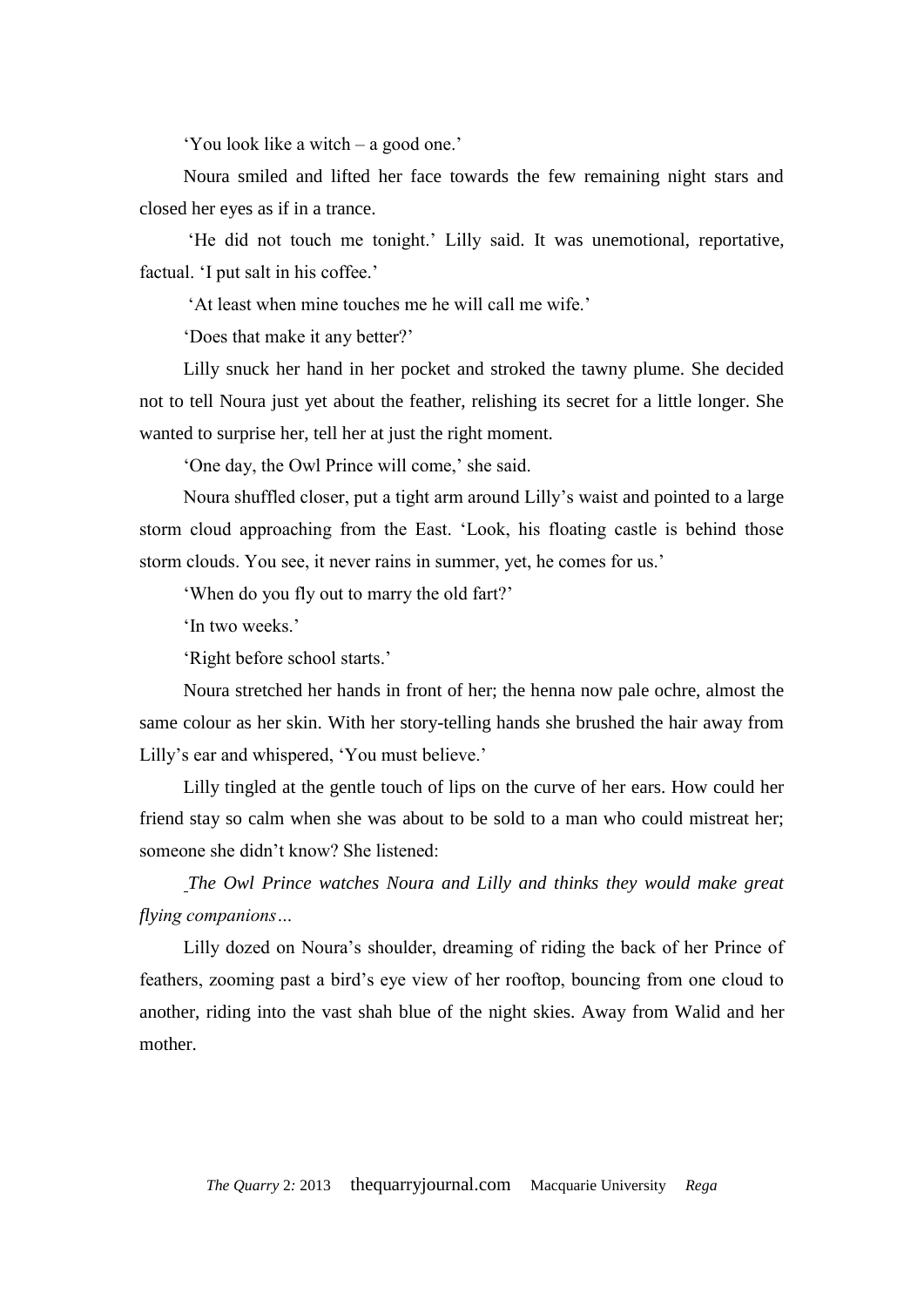'Walid and I are getting married,' her mother said as she folded the laundry. She didn't look at Lilly but kept her eyes focused on the worn socks and underpants with frayed elastics.

Lilly waited, to see if her mother would look at her, acknowledge that she deserved conversation, dialogue, not just commands and statements. Half a minute passed.

Lilly marched to her room and slammed the door. She was not going to listen anymore.

'You'll have to get used to it!' her mother yelled out to her. 'You're a big girl now.' She turned the television up loud, competing with Lilly's music.

Things were closing in. Noura would be gone in less than a week and she would be left here alone. She crawled under bed and lay there in the darkness and dust bunnies. She wondered how long she would have to stay there until her mother came in and saw her in silent protest. She never came. Soon, her muscles cramped and her neck hurt. Still her mother didn't come. Lilly stayed in her room until they went to bed. When she went to the kitchen, she found a dinner plate with two lamb chops and mash inside the microwave.

 That night Lilly was alone on the rooftop. Noura had been sent to her Aunt's place for the evening. She stroked the single feather in her pocket and marveled at how she had woken with it in her hair. She spread her arms out wide and pretended they were wings. Her shoulders felt strong. The wind accelerated and blew her hair back off her shoulders and it flew. But when she looked down, her head started to spin as she rocked dangerously too close to the edge.

Should she jump? She thought about her mother. Her wiry mother who shook too much, smoked too many cigarettes and watched too much television. She would marry Walid. Walid, who chained his motorbike to the post in the car space and always tied the dog up, no matter how many times Lilly let him run free in the yard. Her mother would vow to love and obey him and he would tie her up, too. The rope of manipulation is a strong, coarse one, already Lilly feels its noose around her neck, tightening, each time he stood near her.

She would never obey any man.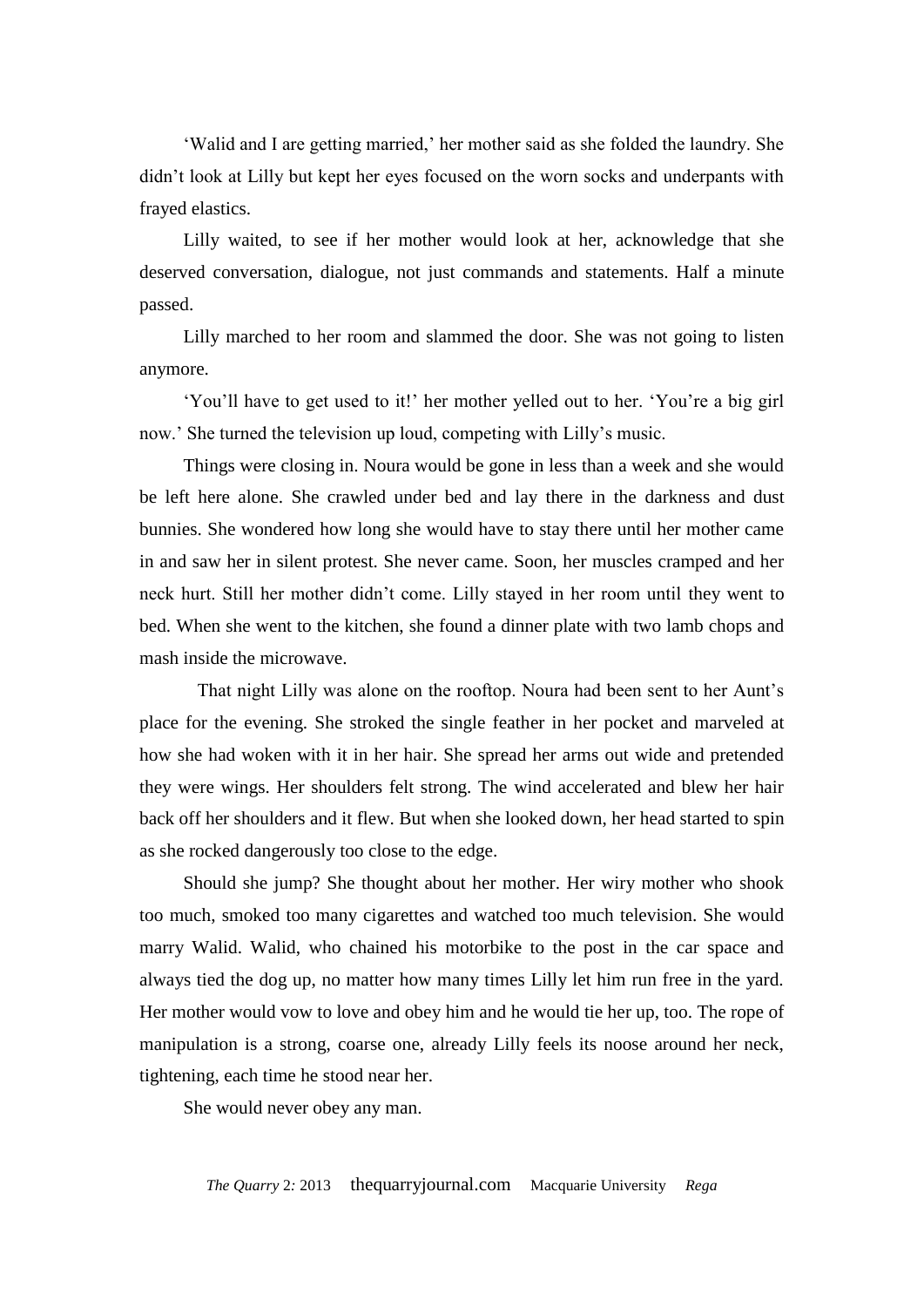*Would you like to learn to fly above everything and everyone?* She heard Noura's voice in her mind. How would she cope when her best friend had gone?

'I do believe,' she whispered to the night sky.

Walid slapped Lilly.

It was the evening before Noura was to fly to her new home. Lilly and Walid were sitting at opposite ends of the sofa in the lounge room, her mother ironing in front of the television. He was watching the wrestling and Lilly changed the channel without asking. It was without warning, a cold, dry slap across the face. Lilly pushed him back. He undid his belt, brandishing it like a sword to threaten her. Lilly recoiled, back towards the corridor but the feather had made her cocky.

'Mum and I always watch Family Feud.'

'Walid!' her mother pleaded. 'Leave her. She's just a kid.'

Lilly froze. An eerie silence fell between them as white and tawny feathers floated past the lounge room window. Walid slumped back on the lounge and Lilly's mother continued ironing.

'You can leave home when you turn fifteen,' he said.

Lilly didn't answer, mesmerized by the cottony tufts that fluttered past.

'Did you hear what I said?'

*The Owl Prince had come.* 

Lilly bolted. She dashed down the corridor and onto the footpath. Vapor rose from the asphalt and she could smell the humidity mixed with the promise of rain. A storm was coming! She ran across the road, the hot ground burning her bare feet and didn't stop until she was up the zipper staircase and climbing the wobbly ladder to the rooftop. White and tawny feathers pirouetted in the air. She hoisted herself up.

On the other side of the roof, Noura stood dangerously close to the edge where the last row of shingles met the guttering.

She held a hessian sack, full of white and tawny feathers and was releasing them to the angry wind. They plummeted, swooped and circled like fragile birds taking their first flight.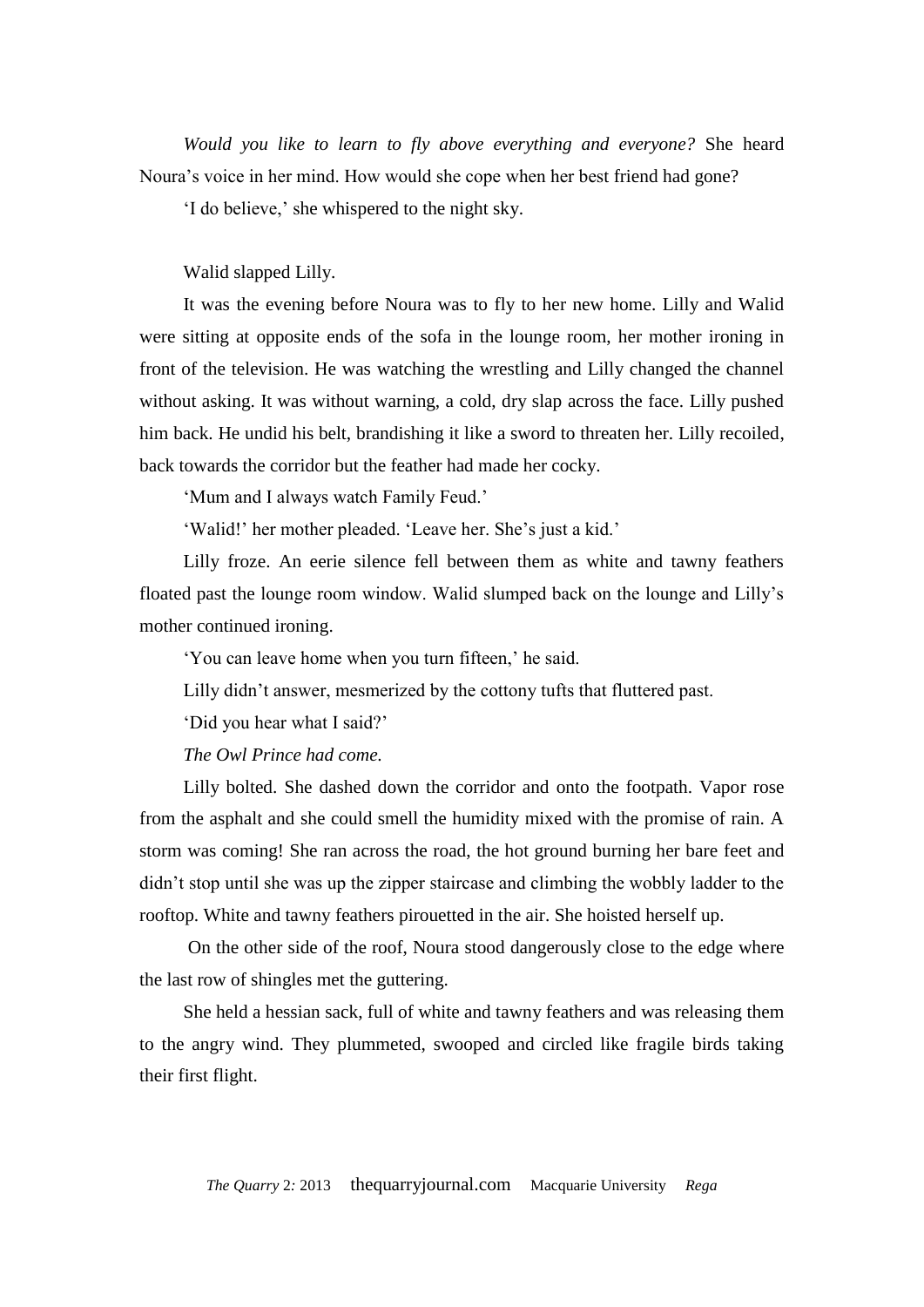Lilly's mouth watered involuntarily and nausea churned at her stomach, wringing it tight.

'Noura, where's the Owl Prince?'

Noura's were vacant; she stared toward the emptiness of the horizon and laughed. It was a tinkling kind of laugh, and echoed against the excitable winds.

'*I am* the Owl Prince. Stories are all we have left. Can you see his turret in the storm clouds?'

The bile rose in Lilly's mouth, coating her tongue. She saw nothing but clouds and weightless feathers. She shook her head.

Desperation swallowed Noura's already hollow cheeks. She reached out her hand, her fingers outstretched towards Lilly.

'Jump with me! Jump! You must believe!'

Before Lilly could decide, Noura leapt out into the empty air, grabbing Lilly's hand as she passed. Lilly felt her toenails scratch against the roof tiles and was suspended into the night air of debris and dust particles that stung her face.

'I do believe. I do believe. I do believe,' Lilly prayed and the words curled up and whisked away.

A pressure beat inside Lilly's skull. Her ears blocked. They were being taken up, further towards the fast moving charcoal clouds, towards the opening of the storm.

Thunder birthed a chasm in the sky and separated them. Lilly's hand scrabbled for Noura's.

'Noura!' she screamed but her friend was out of her reach. She watched Noura's drop turn to a bounce as if scooped up in a net. Caught in this invisible web she bounced from left to right, up and down as feathers sprouted from her shoulder blades. Then it let Noura go.

Lilly gasped as her friend fell free, faltered, fluttered ….and then flew.

Lilly itched as if she had hives. She was caught in an unseen thread of silk wind and cold rain; Lilly spun inwards, her skin crawled as feathers poked through and her eyes watered as her eyelids furred. She jerked and flapped, and then flew towards Noura, their wings entwined to share their first joyous flight.